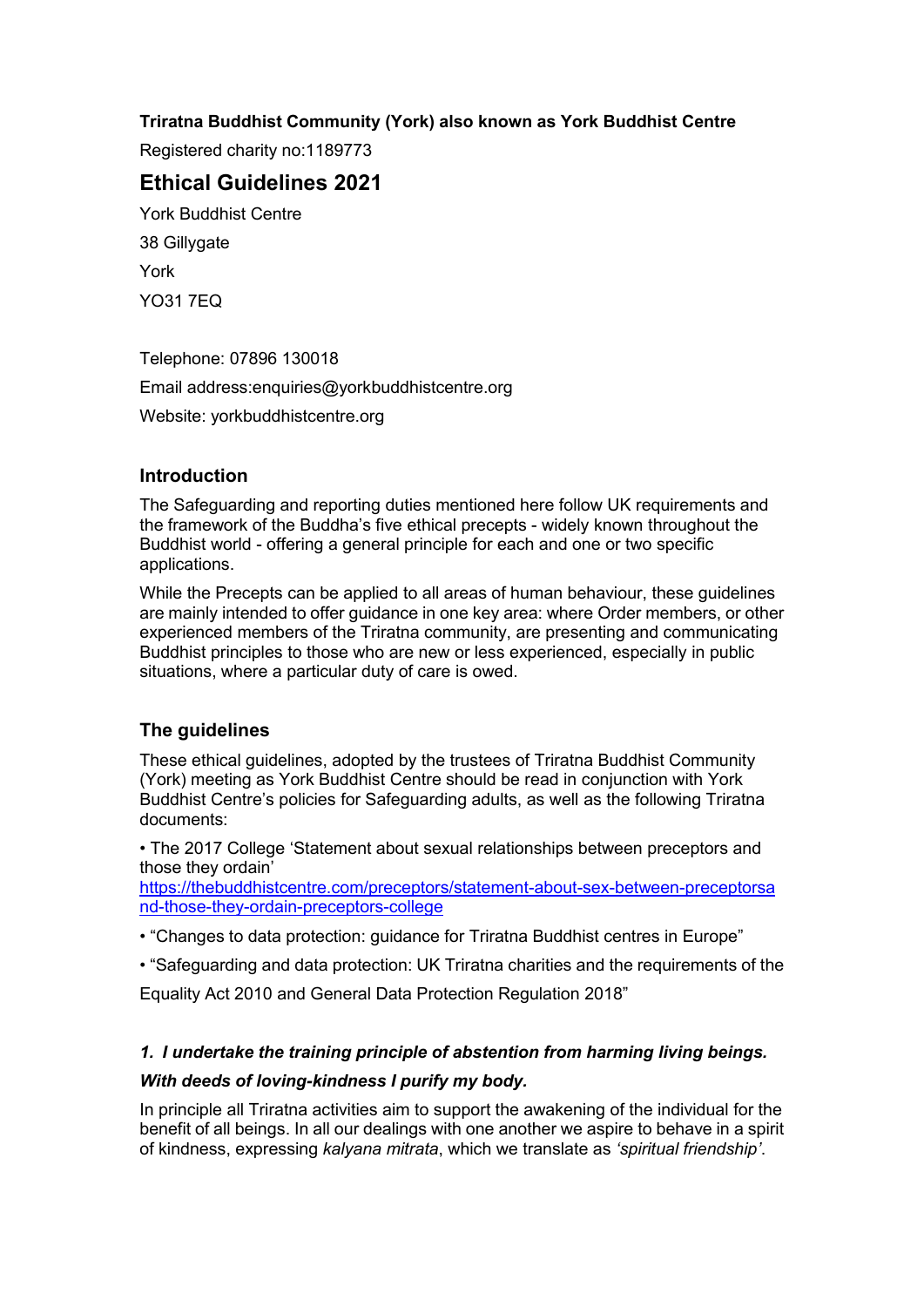Our spiritual community has been defined by its founder, Sangharakshita, as a 'free association of individuals'. While respecting this principle, it is important that individuals in positions of trust and authority as members of Triratna do not misuse their trusted position or authority – real or perceived - for their own benefit or to influence others inappropriately.

Wishing to minimise the harm we do to living beings, we affirm that physical violence and strong expressions of anger have no place among us.

York Buddhist Centre is vegetarian and vegan-friendly.

We will work within our community, and with other like-minded groups, to reduce and minimise our impact on the environmental, locally and internationally.

## *2. I undertake the training principle of abstention from taking the not given.*

#### *With open-handed generosity, I purify my body.*

We wish to offer the Buddha's teachings in a spirit of generosity, making them accessible to all. We aspire to express generosity by caring for our community and those who work and practise within it, finding ways to support those who undertake particular responsibilities in teaching and administration or serving as trustees or council members.

Those of us who handle money, property or other resources for York Buddhist Centre will take care of them and avoid their deliberate misuse or misappropriation. Although misuse of charity funds is not a Safeguarding matter, such concerns may be reported to our Safeguarding Officer, Shakyapada [shakyapada@schnoo.co.uk](mailto:shakyapada@schnoo.co.uk) or the ECA Safeguarding team at [safeguarding@triratna.community](mailto: safeguarding@triratna.community), who will ensure that they are passed to be addressed as appropriate.

## *3. I undertake the training principle of abstention from sexual misconduct.*

## *With stillness, simplicity and contentment I purify my body.*

Triratna is a community of people practising the Buddha's teachings together with a strong emphasis on spiritual friendship. It is natural that close relationships should develop between us, and that some of these may be sexual relationships.

We encourage all members of our community to conduct their sexual relationships ethically, with awareness and kindness.

Those of us in teaching roles, supporting roles or with other positions of responsibility within the sangha have a particular responsibility in this area, particularly to those new to Triratna. We have a duty of care in respect to our conduct and position and to have due regard both for our Precepts and to the requirements of our policies for Safeguarding adults

We are aware that as a person starts to explore the liberation that Dharma practice can provide, it is easy to confuse the strength of feeling for the Dharma with an attraction to the individual serving as their main point of contact with Triratna and to the Buddhist tradition more generally. As such, we recognise that is highly inadvisable for those leading Buddhist activities, or in positions ofleadership, responsibility or spiritual mentoring, to enter into sexual relationships with those new to Triratna.

Even when there is clear mutual attraction and wish to enter a relationship we will wait until the more experienced Buddhist is no longer a primary teacher/mentor to the person with less experience of Triratna, and until that person has formed other friendships in our sangha.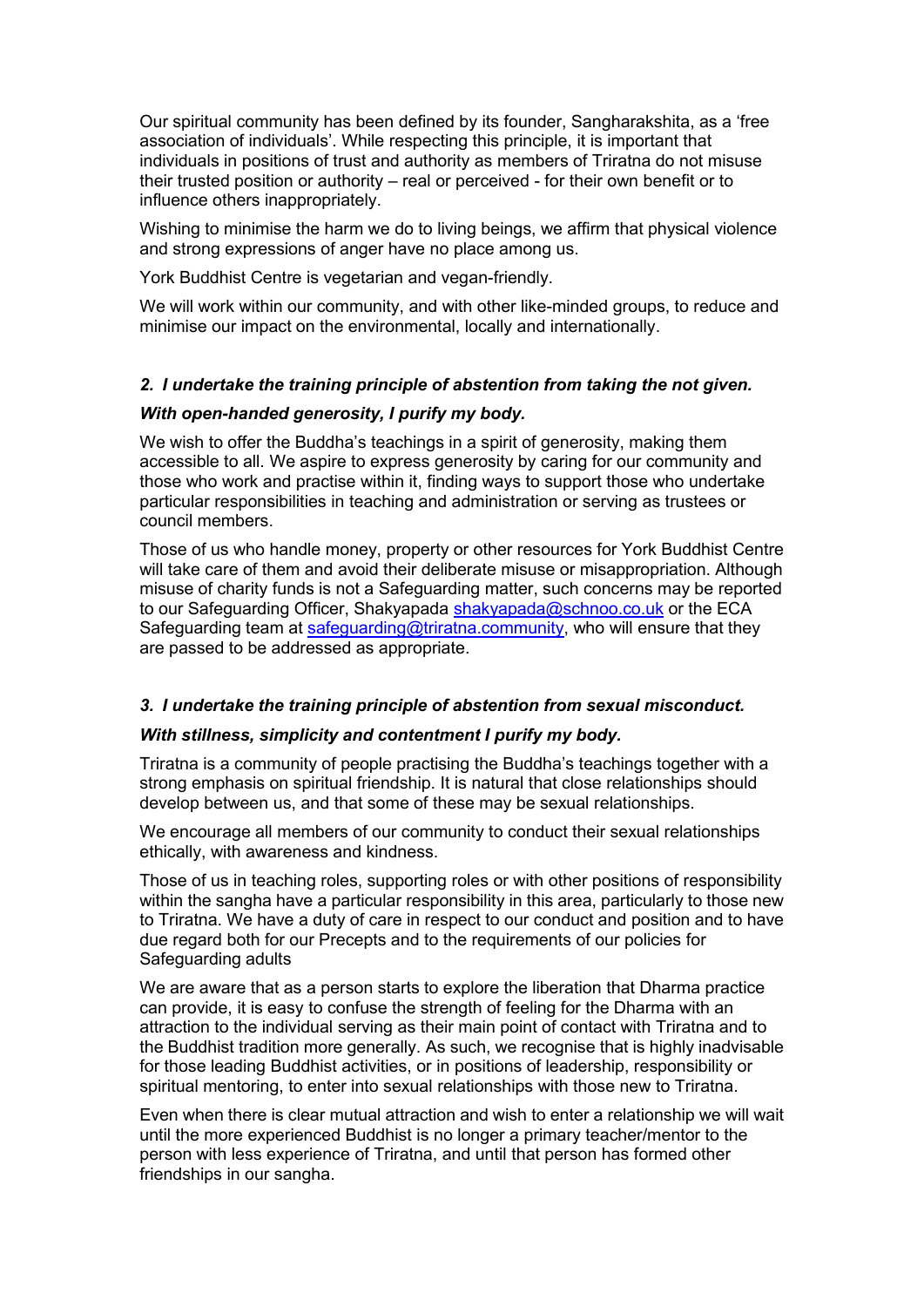We ask that a proposed relationship between an Order member in a teaching role (or who may be perceived as being in any position of authority) and someone less experienced in Triratna should be discussed openly with other Order members; usually with the Order member's chapter and/or their preceptor and kalyana mitras. We suggest also that such discussions be minuted by the chapter convenor. preceptor or kalayana mitras for the benefit of all concerned should questions later arise.

See also the 2017 College "Statement about relationships between preceptors and those they ordain"

[https://thebuddhistcentre.com/preceptors/statement-about-sex-between-preceptors-a](https://thebuddhistcentre.com/preceptors/statement-about-sex-between-preceptors-andthose-they-ordain-preceptors-college) ndthose-they-ordain-preceptors-college

and the York Buddhist Centre Safeguarding Adults Policy.

## *4. I undertake the training principle of abstention from false speech.*

#### *With truthful communication, I purify my speech.*

.

In all our dealings with those we teach we are committed to truthful, meaningful, helpful and harmonious communication, written or spoken.We wish to create an atmosphere of friendliness, co-operation and trust.

We will share information carefully, motivated by desire for the well-being and spiritual progress of those we discuss and taking note of data protection legislation.

We will encourage ethical reflection and disclosure in our community, taking care to emphasise that this happens in its own time and at its own pace. We note that Buddhist confession offers no protection from UK law. Disclosures or confessions of seriously harmful behaviours against adults or children, historic or recent (such as, for example, sexual and violent criminal offences, including the viewing of indecent images of children online, domestic violence and stalking) must be passed to the Safeguarding Officer of York Buddhist Centre, Shakyapada [shakyapada@schnoo.co.uk](mailto:shakyapada@schnoo.co.uk) who will consider what action must be taken, in consultation with Triratna's ECA Safeguarding team.

## *5. I undertake the training principle of abstention from intoxication.*

#### *With mindfulness clear and radiant I purify my mind.*

The Triratna Buddhist Community aims to provide support for the development of wisdom and compassion through deepening awareness.We aspire to engage with our practice and with each other with as much mindfulness as possible. We aim to provide supportive environments for those wishing to live without intoxicants. We will not serve alcohol or other intoxicants at Triratna Buddhist centres or events.

Smoking and e-cigarettes/vaping are not permitted on our premises.

## **If you have concerns**

If you have any concerns about the ethical behaviour of sangha members or a person you believe to be at risk, please contact Shakyapada, Safeguarding Officer for York Buddhist Centre [shakyapada@schnoo.co.uk](mailto:shakyapada@schnoo.co.uk)

Though we will take your concerns seriously, we cannot offer absolute confidentiality: in accordance with the requirements of Safeguarding and data protection law, we keep secure, confidential Safeguarding records and will share information only with